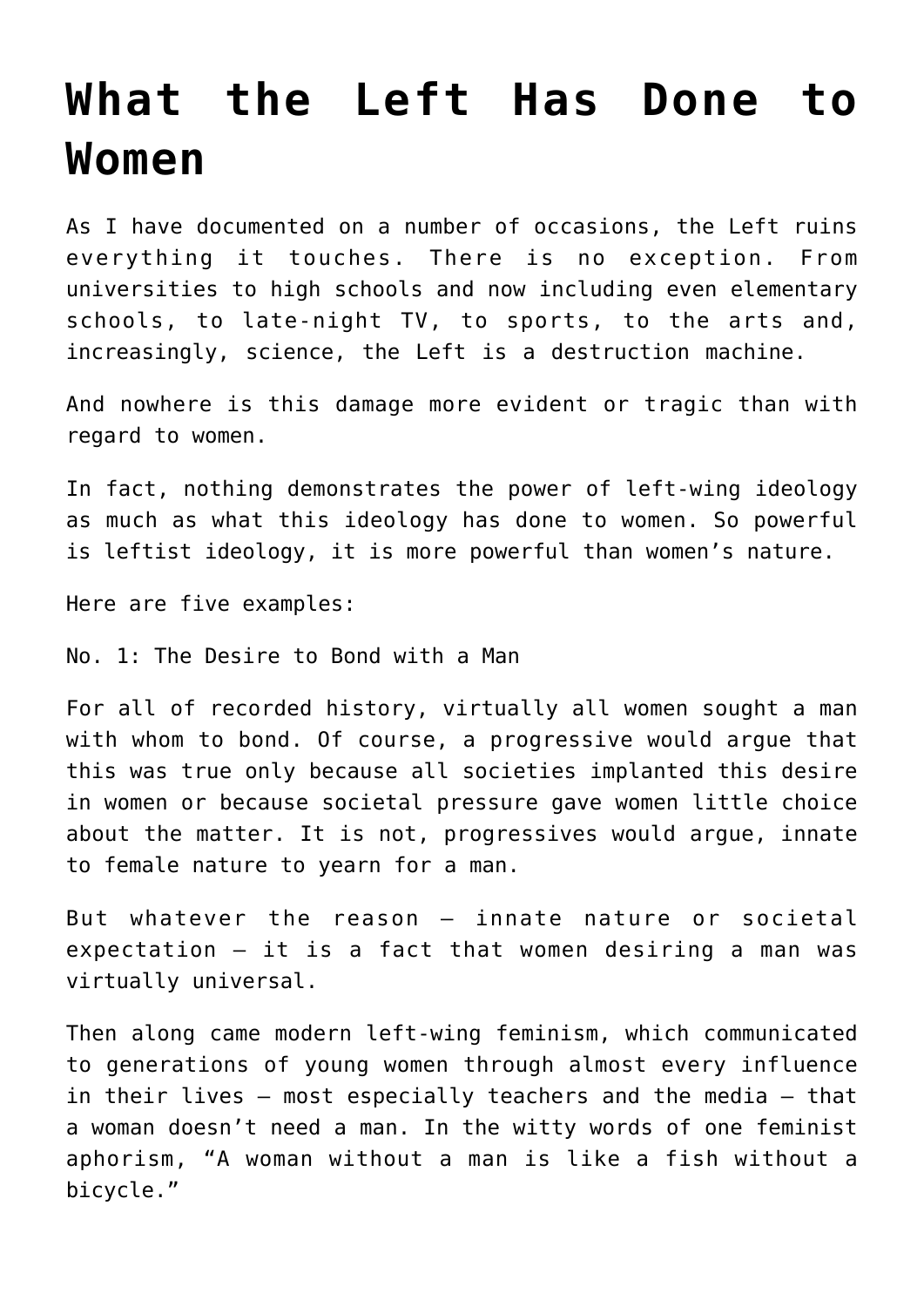Unfortunately, however, the reality is most women need a man just as most men need a woman. Most men don't fully grow up without a woman, and most women don't fully grow up without a man (I am, of course, referring to heterosexual women and men). If you need proof, ask almost any married person, man or woman, if marriage matured them.

No. 2: The Desire to Marry

Along with wanting a man, the vast majority of women wanted to marry. It was assumed that wanting that public commitment to and from a man was part of female nature. Yet, the Left has successfully undone that part of women's nature, too.

As a result of feminist and other left-wing indoctrination, the belief that a woman doesn't need a man led to the inevitable upshot: marriage isn't necessary. And it might even be a tool of oppression. And as a result of that, a smaller percentage of American women are marrying than ever before.

This has serious social consequences. We have long known that single men perpetrate most of the violent crime in society. Single men are a societal problem. What we have not acknowledged — and perhaps not even known — are the deleterious effects of women not marrying.

While single women don't commit nearly as much violent crime as single men do (though they may be starting to catch up), single women are increasingly a societal problem. The most obvious problem is that women who have children without ever marrying their children's father — or another man — produce a highly disproportionate percentage of social misfits. But many women who never give birth nor marry also constitute a societal problem. They are more likely to be angry and to express that anger in support of radical causes that undermine society. As Barron's reported, while overall a mere 14.2% of the population contributed to "racial justice causes" such as Black Lives Matter in 2020, "nearly half of single women in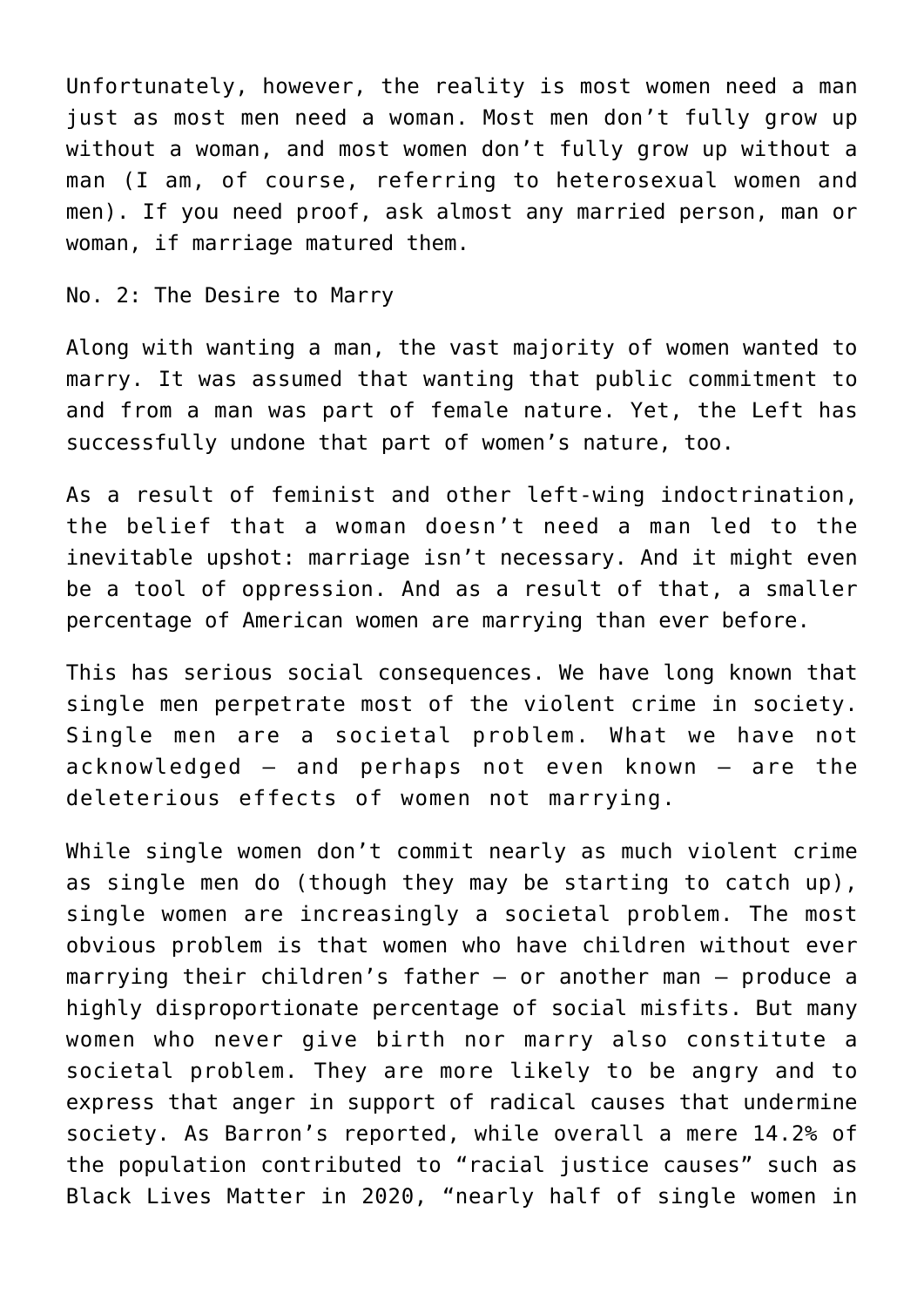the U.S. — a larger percentage than single men or married couples — supported or were actively involved in racial justice protests."

As reported by one women's activist organization, Women's Voices Women Vote, already in the 2012 election, "the marriage gap dwarfed the gender gap…"

No. 3: The Desire to Have Children

At least as much as wanting to bond with a man and wanting to get married were deemed a part of women's nature, the desire to have children was regarded as even more embedded in female nature. Yet, incredibly, leftist ideology is even succeeding in eliminating that part of women's makeup. More women than ever before — abroad as well as in America — are choosing not to have children. See, for example, the article, "More women like me are choosing to be childfree. Is this the age of opting out?" published, appropriately, in The Guardian. The author ends her piece this way: "I'll say it plain: I don't want children, I never have, and it doesn't feel like any kind of lack. To me, it just feels like being alive." She speaks for an increasing number of women.

No. 4: The Desire to Have Sex with Commitment

Another part of women's nature that the Left has undermined is the desire of women to have sexual relations with a man who might commit to her. Or, at the very least, to have sex only with a man to whom she has some emotional attachment. Leftwing feminist ideology has even been able to undermine that. Three generations of American women have been indoctrinated into believing that their sexual nature is the same as that of a man. Therefore, she can have "hookups," i.e., non-emotional, non-committal sex, just like men can with no emotional fallout. And so, many young women do. But a far greater percentage of them experience regret or even depression than do young men who engage in "hookup" sex, a form of sex that is